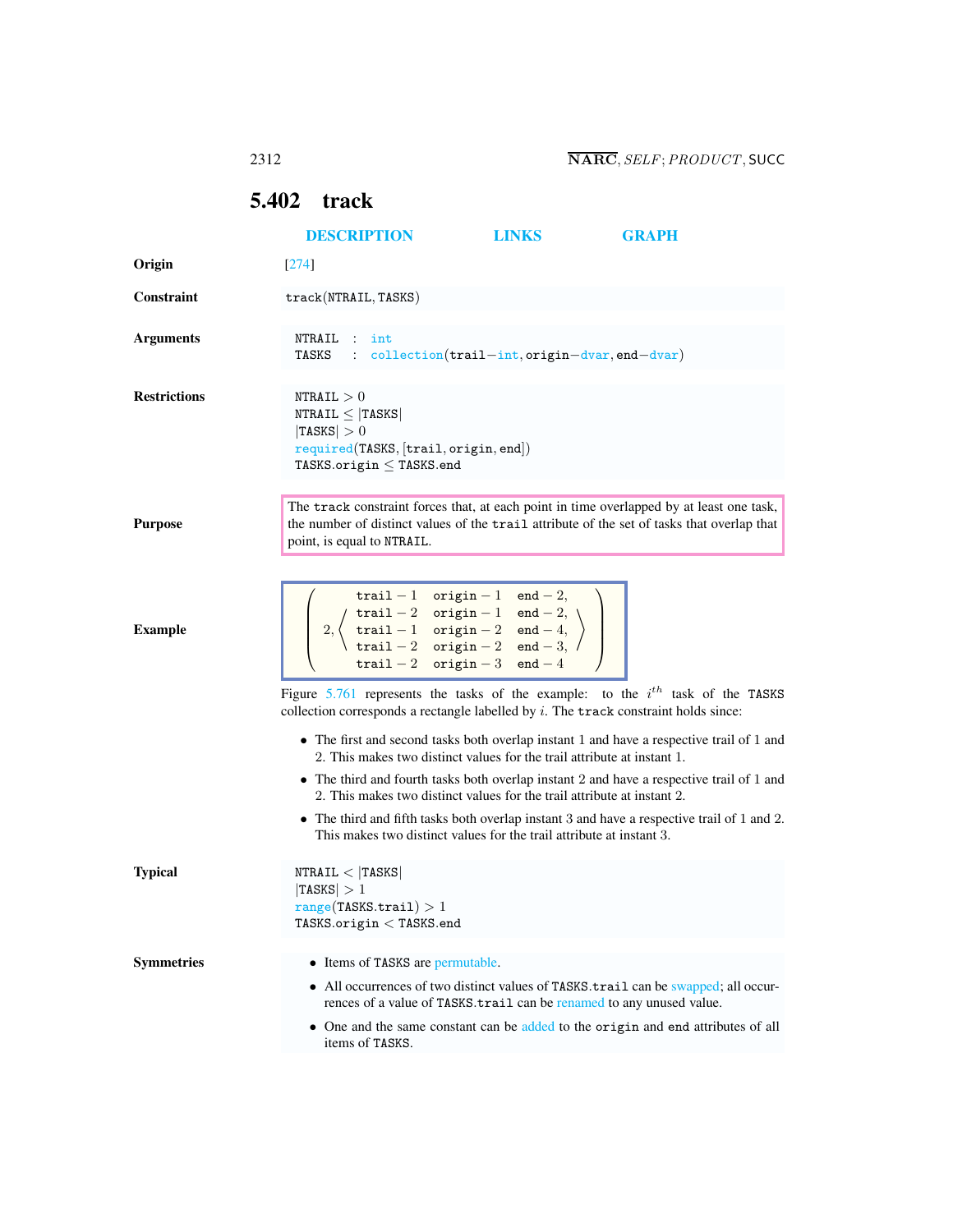

<span id="page-1-0"></span>Figure 5.761: The tasks associated with the example of the Example slot, at each instant we have two distinct values for the trail attribute (NTRAIL  $= 2$ )

**Reformulation** The track constraint can be expressed in term of a set of reified constraints and of  $2 \cdot$ |TASKS| nvalue constraints:

> 1. For each pair of tasks TASKS[i], TASKS[j]  $(i, j \in [1, |TASKS|])$  of the TASKS collection we create a variable  $T_{ij}^{\text{origin}}$  which is set to the trail attribute of task TASKS $[j]$ if task TASKS $[j]$  overlaps the origin attribute of task TASKS $[i]$ , and to the trail attribute of task TASKS $[i]$  otherwise:

\n- If 
$$
i = j
$$
:
\n- $T_{ij}^{\text{origin}} = \text{TASKS}[i].\text{trail.}$
\n- If  $i \neq j$ :
\n- $T_{ij}^{\text{origin}} = \text{TASKS}[i].\text{trail} \lor T_{ij}^{\text{origin}} = \text{TASKS}[j].\text{trail.}$
\n- $((\text{TASKS}[j].\text{origin} \leq \text{TASKS}[i].\text{origin} \land \text{TASKS}[j].\text{end} \gt \text{TASKS}[i].\text{origin}) \land (T_{ij}^{\text{origin}} = \text{TASKS}[j].\text{trail})) \lor ((\text{TASKS}[j].\text{origin} \geq \text{TASKS}[i].\text{origin} \lor \text{TASKS}[j].\text{origin} \geq \text{TASKS}[i].\text{origin}) \land (T_{ij}^{\text{origin}} = \text{TASKS}[i].\text{trail}))$
\n

- 2. For each task TASKS[i] ( $i \in [1, |TASKS|]$ ) we impose the number of distinct trails associated with the tasks that overlap the origin of task TASKS $[i]$  (TASKS $[i]$  overlaps its own origin) to be equal to NTRAIL:  $\texttt{nvalue}(\texttt{NTRAIL}, \langle T^{\texttt{origin}}_{i1}, T^{\texttt{origin}}_{i2}, \ldots, T^{\texttt{origin}}_{i|\texttt{TASK}|}\rangle).$
- 3. For each pair of tasks TASKS[i], TASKS[j]  $(i, j \in [1, |TASKS|])$  of the TASKS collection we create a variable  $T_{ij}^{\text{end}}$  which is set to the trail attribute of task TASKS  $[j]$  if task TASKS $[j]$  overlaps the end attribute of task TASKS $[i]$ , and to the trail attribute of task TASKS $[i]$  otherwise:

\n- If 
$$
i = j
$$
:  $-T_{ij}^{\text{end}} = \text{TASKS}[i].\text{trail.}$
\n- If  $i \neq j$ :  $-T_{ij}^{\text{end}} = \text{TASKS}[i].\text{trail } \lor T_{ij}^{\text{end}} = \text{TASKS}[j].\text{trail.}$
\n- ((TASKS[j].origin  $\leq$  TASKS[i].end  $-1 \land$  TASKS[j].end  $> \text{TASKS}[i].\text{end } -1 \land$  (TASKS[j].end  $= \text{TASKS}[i].\text{end } -1 \lor$  (TASKS[j].origin  $> \text{TASKS}[i].\text{end } -1 \lor$  TASKS[j].end  $\leq \text{TASKS}[i].\text{end } -1 \land (T_{ij}^{\text{end}} = \text{TASKS}[i].\text{train}))$
\n

4. For each task TASKS[i] ( $i \in [1, |TASKS|]$ ) we impose the number of distinct trails associated with the tasks that overlap the end of task TASKS $[i]$  (TASKS $[i]$  overlaps its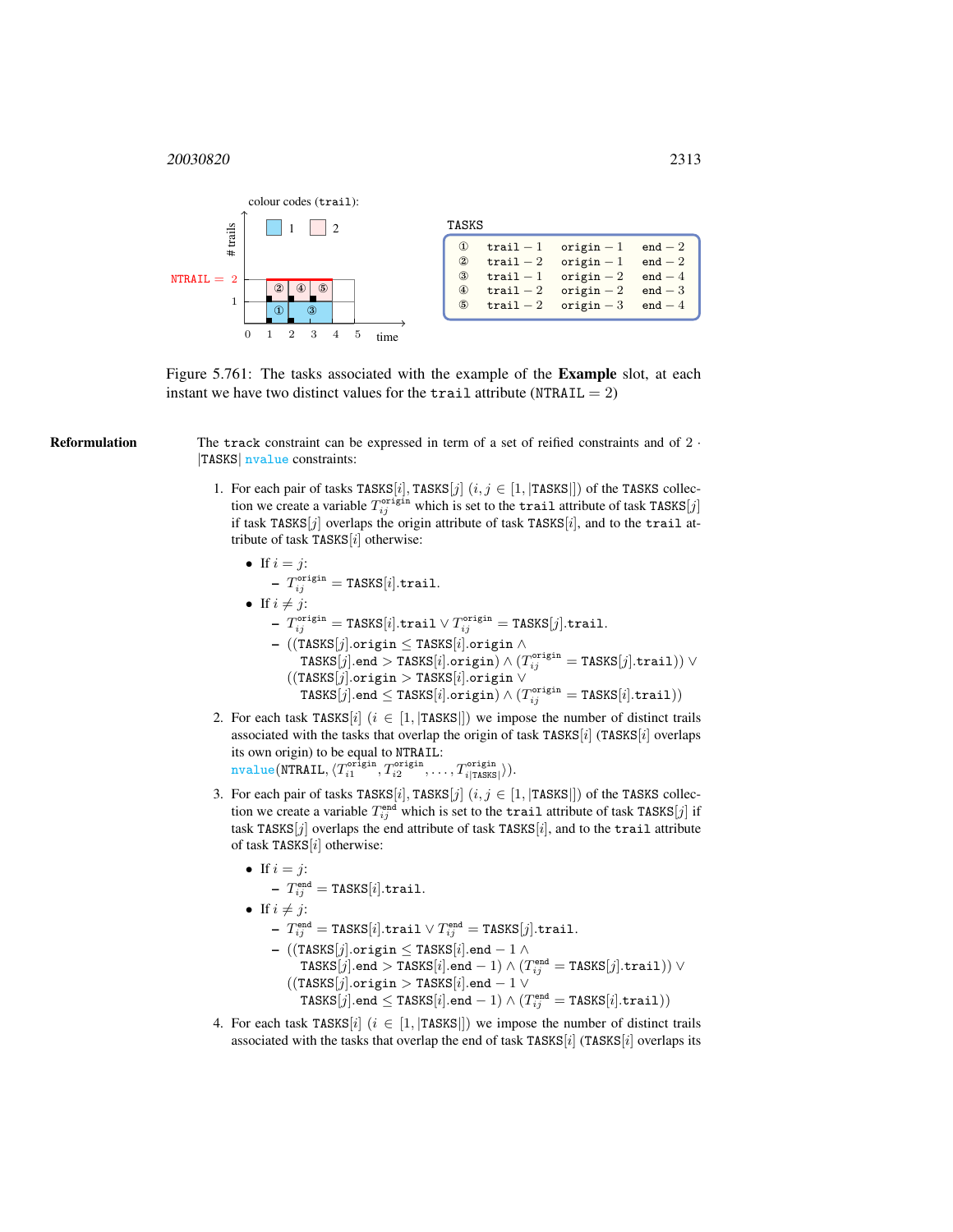own end) to be equal to NTRAIL:  $\texttt{nvalue}(\texttt{NTRAIL}, \langle T^{\texttt{end}}_{i1}, T^{\texttt{end}}_{i2}, \dots, T^{\texttt{end}}_{i|\texttt{TASKS}|} \rangle).$ 

With respect to the Example slot we get the following conjunction of **nvalue** constraints:

- The  $nvalue(2, (1, 2, 1, 1, 1))$  constraint corresponding to the trail attributes of the tasks that overlap the origin of the first task (i.e., instant 1) that has a trail of 1.
- The nvalue  $(2,\langle 1, 2, 2, 2, 2 \rangle)$  constraint corresponding to the trail attributes of the tasks that overlap the origin of the second task (i.e., instant 1) that has a trail of 2.
- The  $nvalue(2, (1, 1, 1, 2, 1))$  constraint corresponding to the trail attributes of the tasks that overlap the origin of the third task (i.e., instant 2) that has a trail of 1.
- The  $nvalue(2, \langle 2, 2, 1, 2, 2 \rangle)$  constraint corresponding to the trail attributes of the tasks that overlap the origin of the fourth task (i.e., instant 2) that has a trail of 2.
- The  $nvalue(2, \langle 2, 2, 1, 2, 2 \rangle)$  constraint corresponding to the trail attributes of the tasks that overlap the origin of the fifth task (i.e., instant 3) that has a trail of 2.
- The  $nvalue(2, (1, 2, 1, 1, 1))$  constraint corresponding to the trail attributes of the tasks that overlap the last instant of the first task (i.e., instant 1) that has a trail of 1.
- The  $nvalue(2, (1, 2, 2, 2, 2))$  constraint corresponding to the trail attributes of the tasks that overlap the last instant of the second task (i.e., instant 1) that has a trail of 2.
- The nvalue  $(2,\langle 1, 1, 1, 1, 2 \rangle)$  constraint corresponding to the trail attributes of the tasks that overlap the last instant of the third task (i.e., instant 3) that has a trail of 1.
- The  $nvalue(2, \langle 2, 2, 1, 2, 2 \rangle)$  constraint corresponding to the trail attributes of the tasks that overlap the last instant of the fourth task (i.e., instant 2) that has a trail of 2.
- The  $nvalue(2, \langle 2, 2, 1, 2, 2 \rangle)$  constraint corresponding to the trail attributes of the tasks that overlap the last instant of the fifth task (i.e., instant 3) that has a trail of 2.

<span id="page-2-0"></span>See also common keyword: coloured\_cumulative *(resource constraint)*. implies (items to collection): atleast nvector. used in graph description: nvalue.

Keywords characteristic of a constraint: derived collection. constraint type: timetabling constraint, resource constraint, temporal constraint.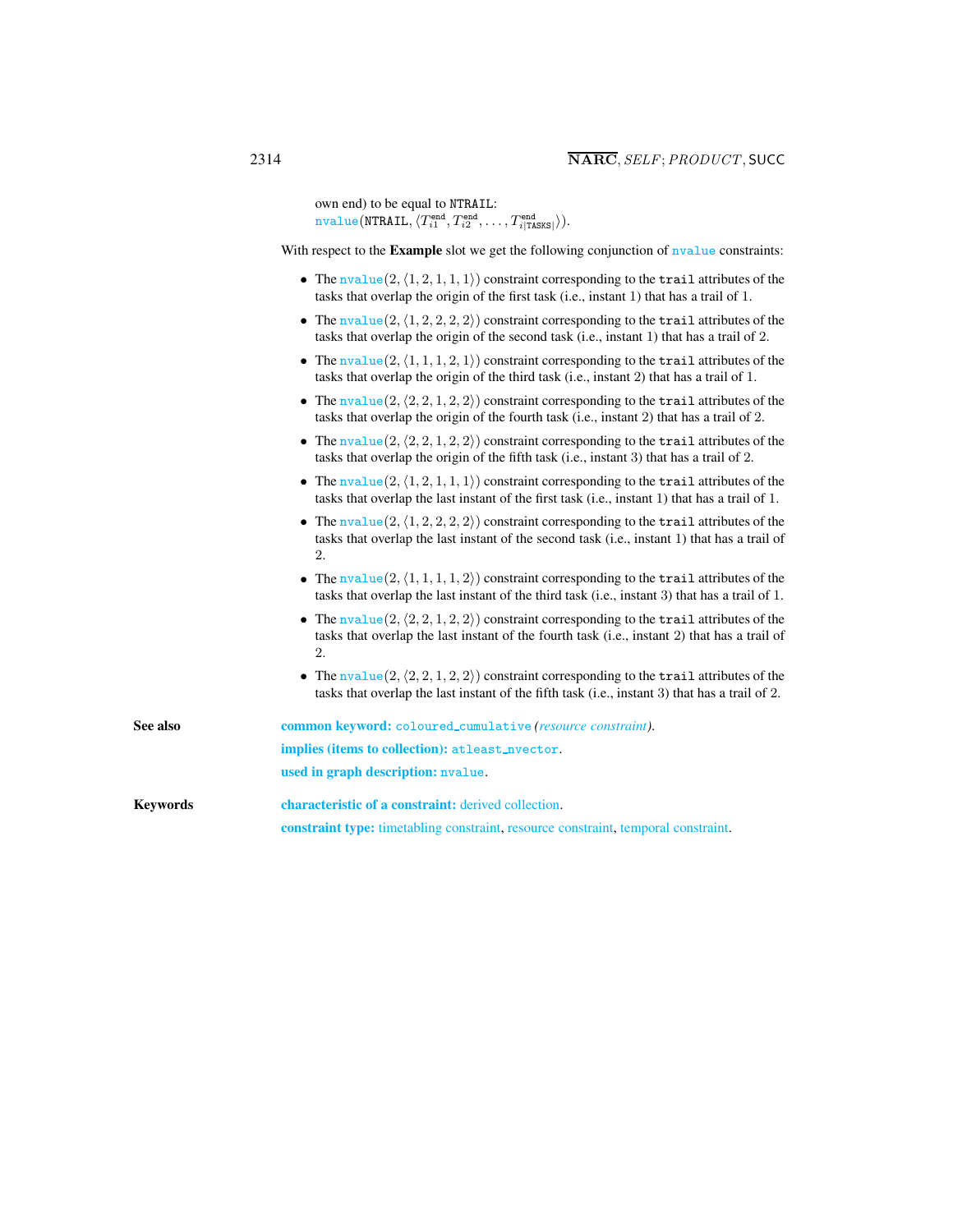## <span id="page-3-0"></span><sup>20030820</sup> 2315

| <b>Derived Collection</b> |                                                                                                                                                                                                                                                                                                    |  |  |  |
|---------------------------|----------------------------------------------------------------------------------------------------------------------------------------------------------------------------------------------------------------------------------------------------------------------------------------------------|--|--|--|
|                           | TIME_POINTS-collection end-dvar,<br>point-dvar,<br>point-dvar<br>$\acute{}$ origin — TASKS.origin,<br>$\mathsf{end} - \mathsf{TASKS}.\mathsf{end},$<br>col<br>item<br>$point - TASKS. origin$<br>origin - TASKS.origin,<br>end - TASKS.end,<br>item  <br>$point - TASKS.end - 1$                   |  |  |  |
| Arc input(s)              | <b>TASKS</b>                                                                                                                                                                                                                                                                                       |  |  |  |
| Arc generator             | $SELF \mapsto$ collection(tasks)                                                                                                                                                                                                                                                                   |  |  |  |
| Arc arity                 | $\mathbf{1}$                                                                                                                                                                                                                                                                                       |  |  |  |
| Arc constraint(s)         | tasks.origin $\leq$ tasks.end                                                                                                                                                                                                                                                                      |  |  |  |
| Graph property(ies)       | $\mathbf{NARC} =  \mathbf{TASKS} $                                                                                                                                                                                                                                                                 |  |  |  |
| Arc input $(s)$           | TIME_POINTS TASKS                                                                                                                                                                                                                                                                                  |  |  |  |
| Arc generator             | $PRODUCT \rightarrow collection(\texttt{time\_points}, \texttt{tasks})$                                                                                                                                                                                                                            |  |  |  |
| Arc arity                 | 2                                                                                                                                                                                                                                                                                                  |  |  |  |
| Arc constraint $(s)$      | $\bullet$ time_points.end $>$ time_points.origin<br>$\bullet$ tasks.origin $\leq$ time_points.point<br>$\bullet$ time_points.point $<$ tasks.end                                                                                                                                                   |  |  |  |
| <b>Sets</b>               | $SUCC \mapsto$<br>$\left[ \begin{array}{l} \texttt{source},\\ \texttt{variables} - \texttt{col} \left( \begin{array}{l} \texttt{VARIABLES}-\texttt{collection}(\texttt{var}-\texttt{dvar}),\\ \texttt{[item}(\texttt{var}-\texttt{TASKS}.\texttt{train})] \end{array} \right) \end{array} \right]$ |  |  |  |
| Constraint(s) on sets     | nvalue(NTRAIL, variables)                                                                                                                                                                                                                                                                          |  |  |  |
| <b>Graph model</b>        | Parts (A) and (B) of Figure $5.762$ respectively show the initial and final graph of the second<br>graph constraint of the Example slot.                                                                                                                                                           |  |  |  |
| Signature                 | Consider the first graph constraint. Since we use the $SELF$ arc generator on the TASKS                                                                                                                                                                                                            |  |  |  |

Signature Consider the first graph constraint. Since we use the SELF arc generator on the TASKS collection, the maximum number of arcs of the final graph is equal to |TASKS|. Therefore we can rewrite NARC = |TASKS| to NARC  $\geq$  |TASKS| and simplify  $\overline{\text{NARC}}$  to NARC.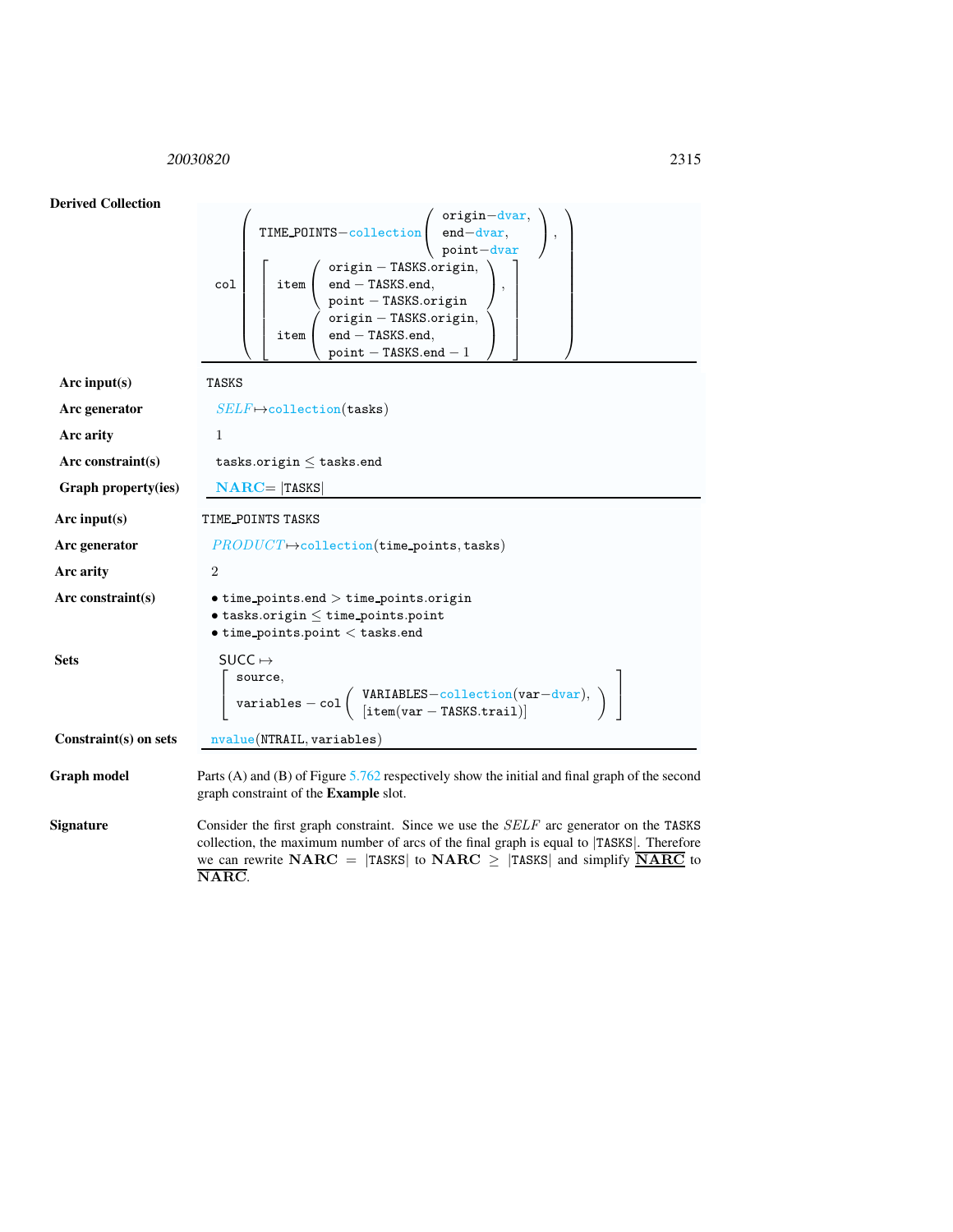

<span id="page-4-0"></span>Figure 5.762: Initial and final graph of the track constraint